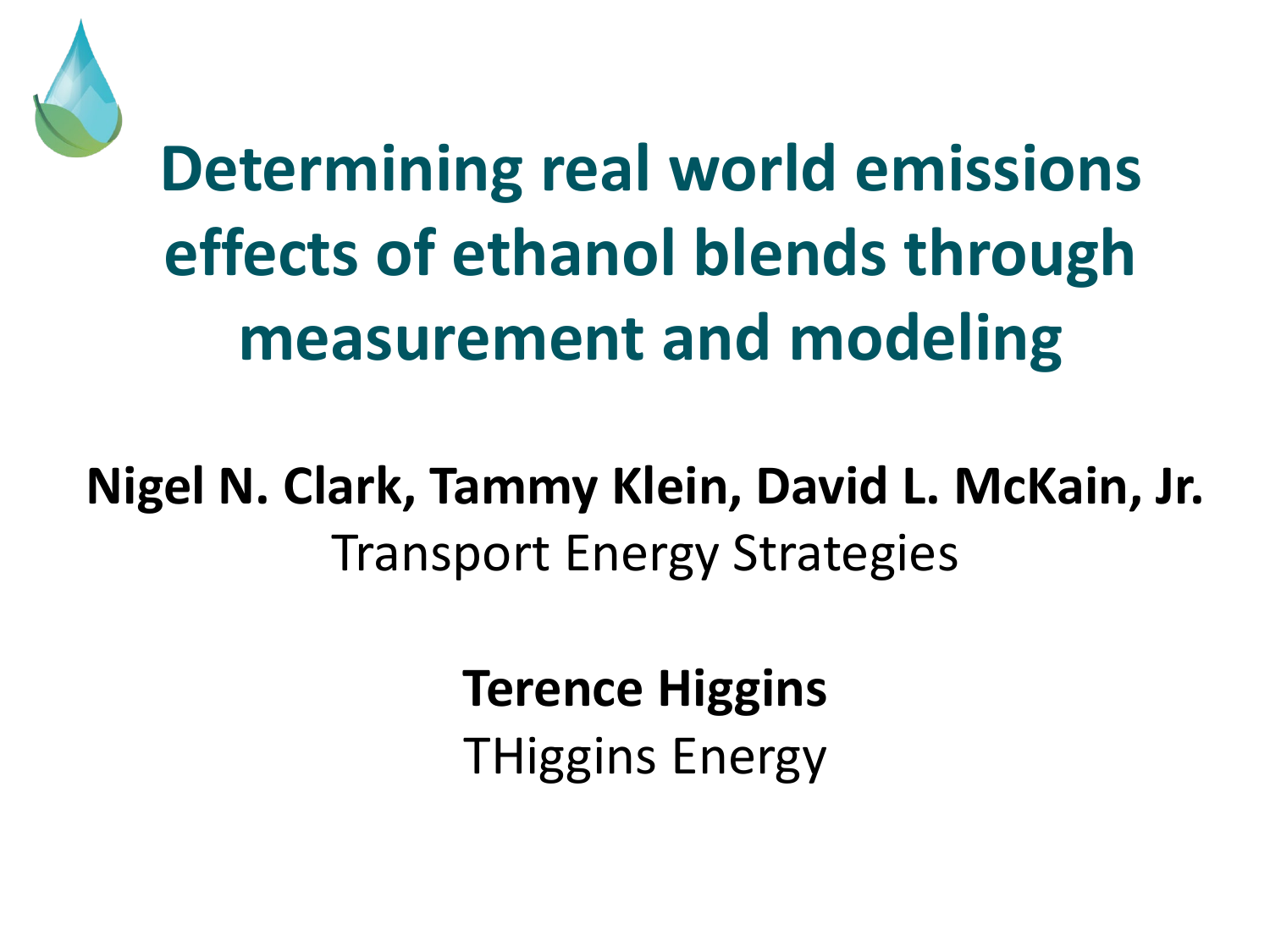#### **Determining Real World Emissions Effects of Ethanol Blends Through Measurement and Modeling**

#### Abstract

US light-duty gasoline vehicles burn certification fuel to meet emissions standards, but studies and models show that the in-use fuel will have an effect on tailpipe emissions, and hence air quality. Advances in GDI technology affect the fuel-engine interaction, and so does the speed and load of the engine. Ethanol, as E10 (10% by volume) is blended into most US gasoline, and E15 is being considered for wider application. Determining the effect of ethanol concentration on tailpipe emissions is challenging, noting that the petroleum content varies widely in both composition and measured properties, and that the mixture behavior reflects nonlinear properties of blending. Typically studies have been constructed to explore the effect of ethanol along with major fuel properties such as aromatic content, but the limitation of variables challenges the extrapolation of resulting models to unseen blends. Employing composite variables such as the Particle Matter Index (PMI), itself a predictor, offers an important pathway, providing that the construct is true to the underlying chemistry and physics. Existing model predictions are compared for a variety of study and real-world fuel properties. New data allow a wider review of results and models, and an assessment of confidence in applying the data to real world fuel effect prediction. There are also more data that confirm the differences between the E0 to E10 step and the E10 to E15 step. It is challenging to choose a suite of study fuels that represent E0 and E10 equitably under constraint of real world production and economics.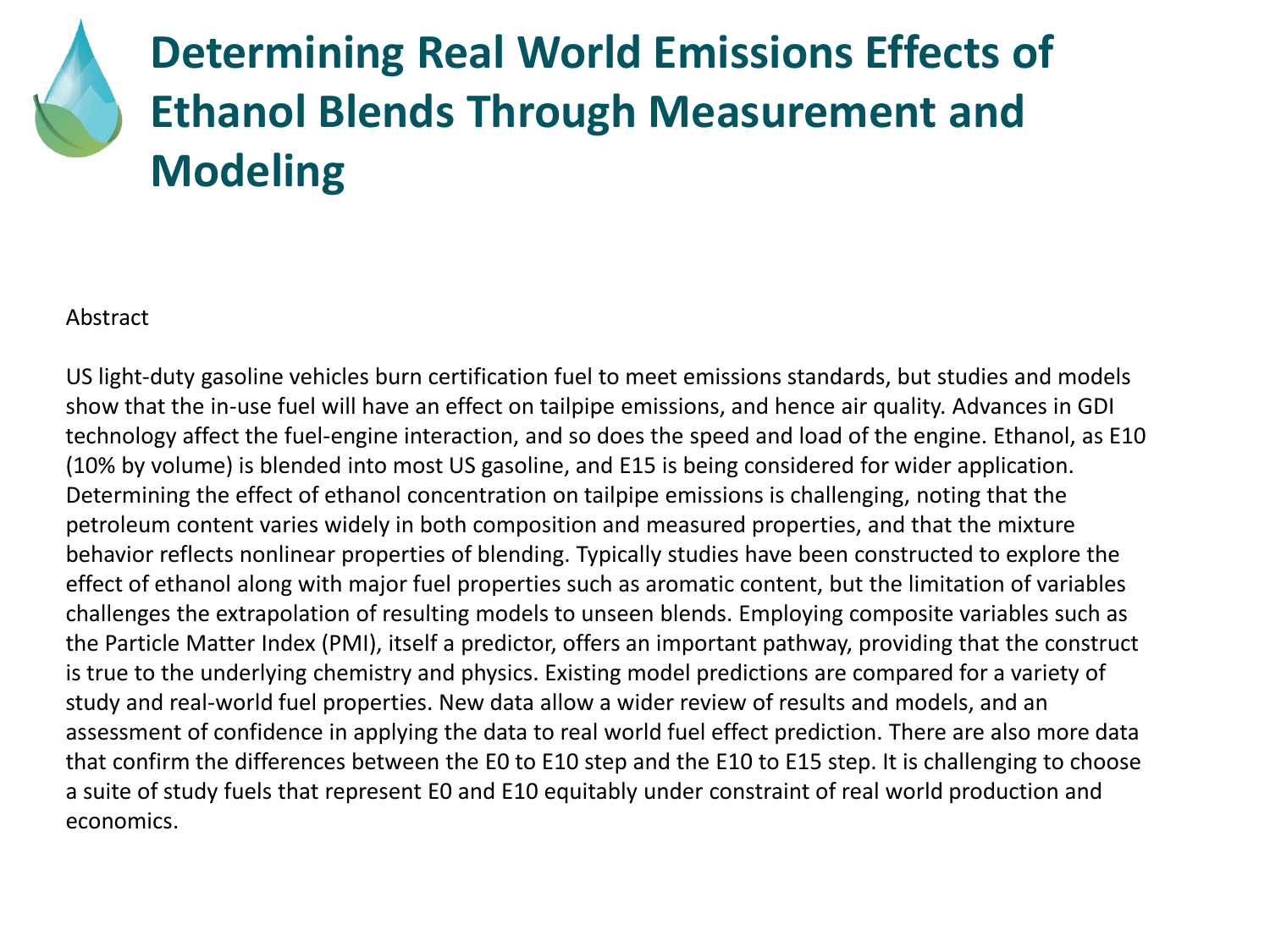# **Historical Changes in Fuel Composition**

2007

2008

**RFG Summer** 

2009

2010

∙RFG Winter



*Data from the Fuel Trends Report, EPA-420-R-17-005, show reduction in aromatics with increase of ethanol use.*  *Not all historical trends are reversible or applicable to current fuel formulations. Benzene & Sulfur limits changed over the period of interest.*

2011

Year

2012

CG Summer

2013

2014

CG Winter

2015

2016

Benzene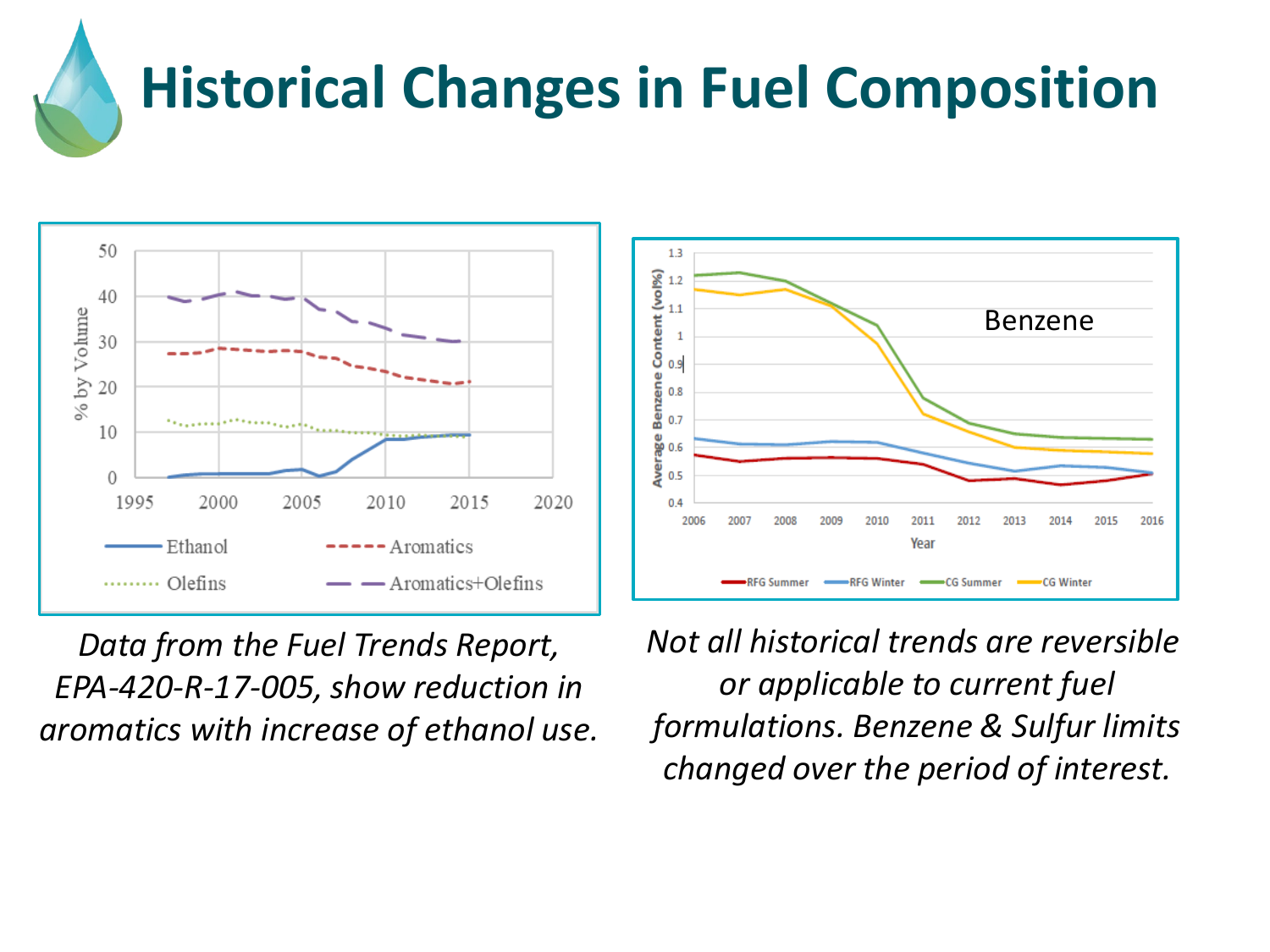#### **Wide Distributions of Composition of Market Fuels**



*ASTM D5769 aromatic variation across regular and premium summer fuels. Data from the 2020 ERG field survey of Texas finished E10 gasoline. Other species also vary widely: e.g. olefins from about 2.5 to 10.1%.*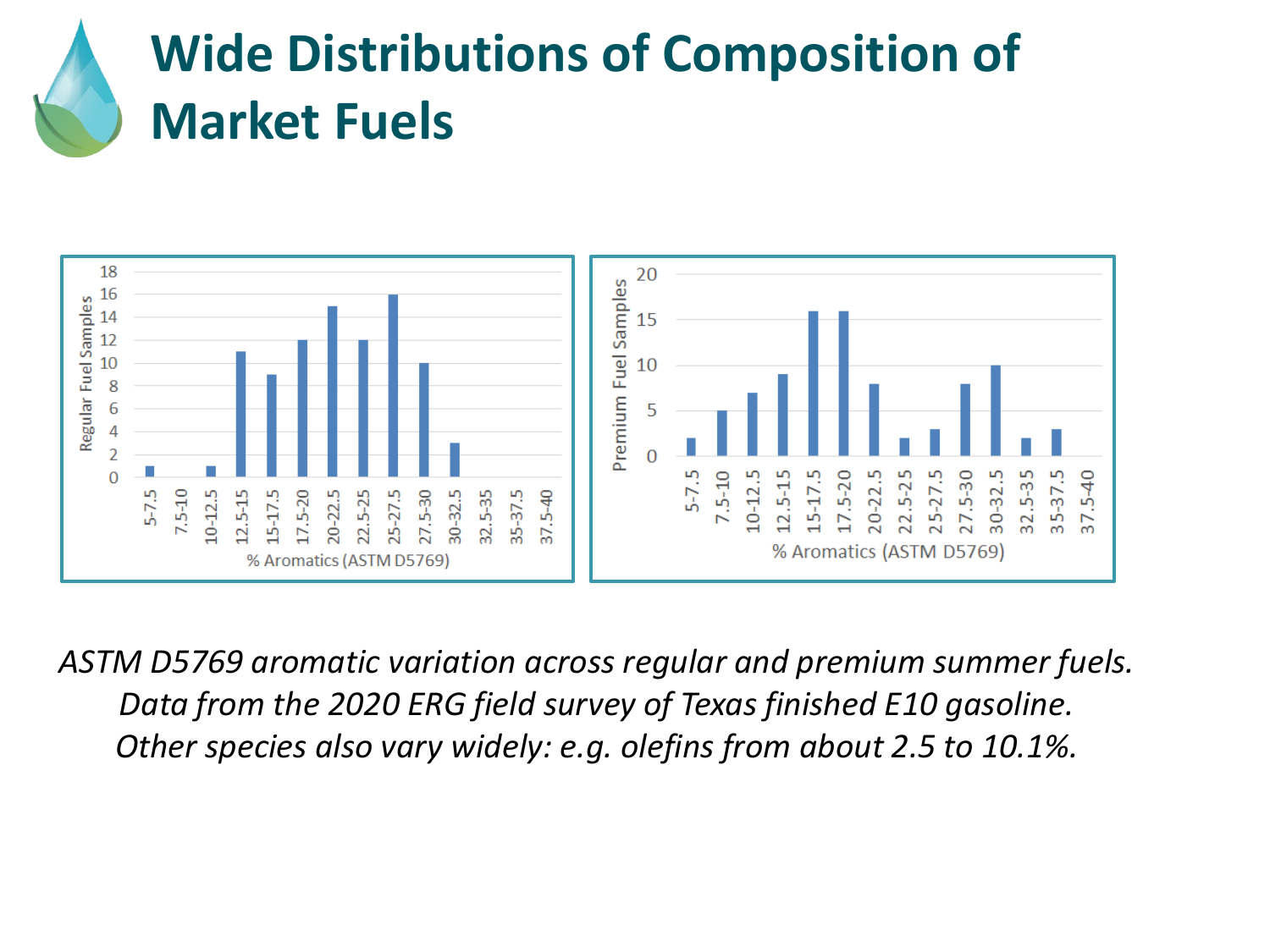# **Comparison of "Traditional" and DHA Composition Levels**

- Aromatic content is a parameter employed by most emissions models
- Measured aromatic levels vary between laboratories and between test methods
- Uncertainty over composition propagates to uncertainty in model predictions
- A 1% aromatic change produces a 3.9% change for Bag 1 PM in EPAct model

*Data in plots from ERG Texas 2020 Summer Fuel Field Study. DHA data are summed across constituent species*



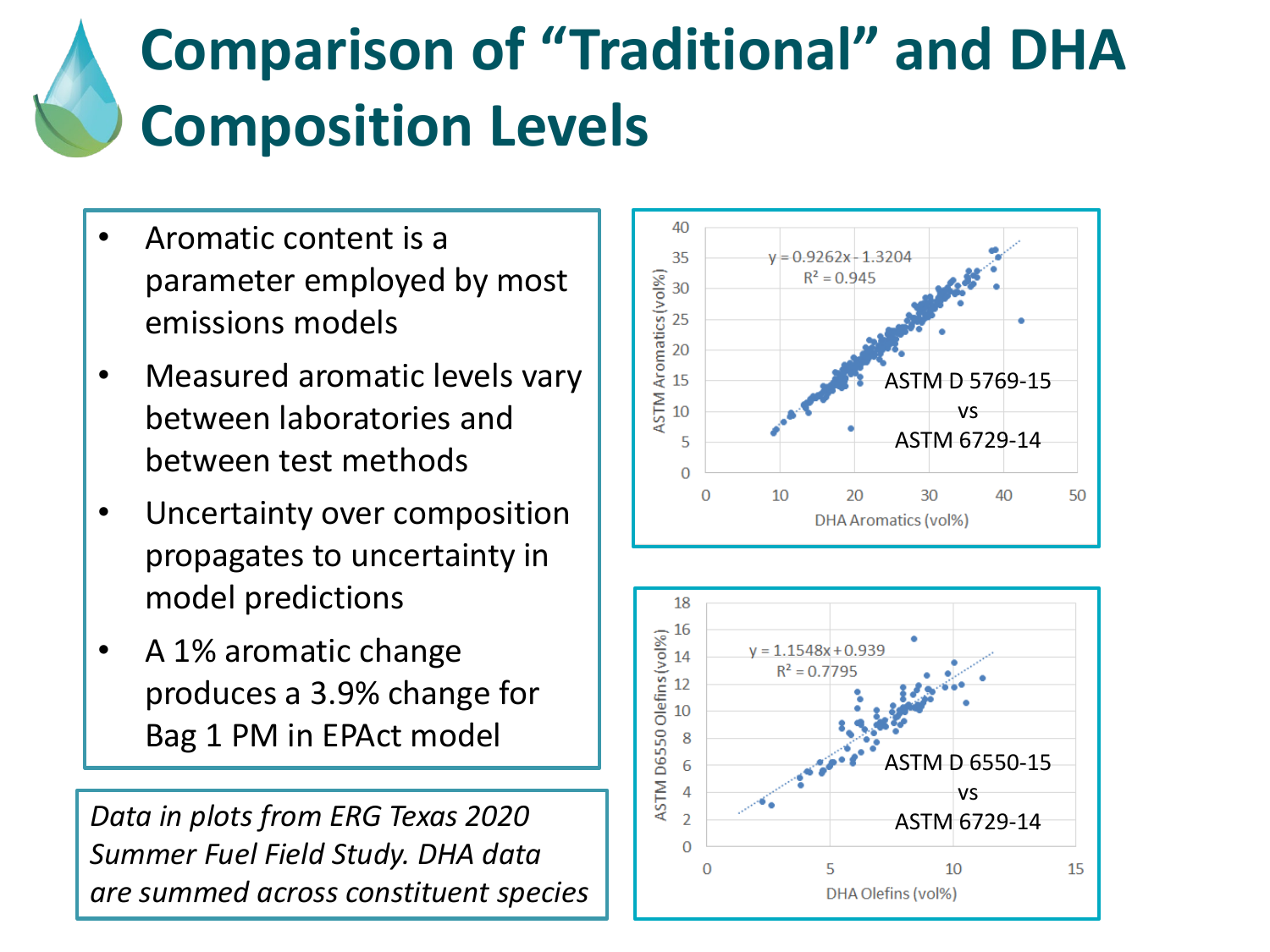# **Individual Vehicle Responses Vary**

- E-94-2 emissions differences between E0 and E10 differ between 3, 4 and 12 GDI vehicle cohorts. Aromatics and PMI were held fairly constant.
- E-129 and E-94-3 compared: emissions changes between splash blended E0 and E10 differed between two different vehicle cohorts. E-129 used a re-blend of the E-94 fuel.
- Variability between limited runs could appear as vehicle variability.
- Yang et al. (UCR) data were for an E0 30% aromatic versus an E10 20% aromatic.
- All vehicles were GDI.

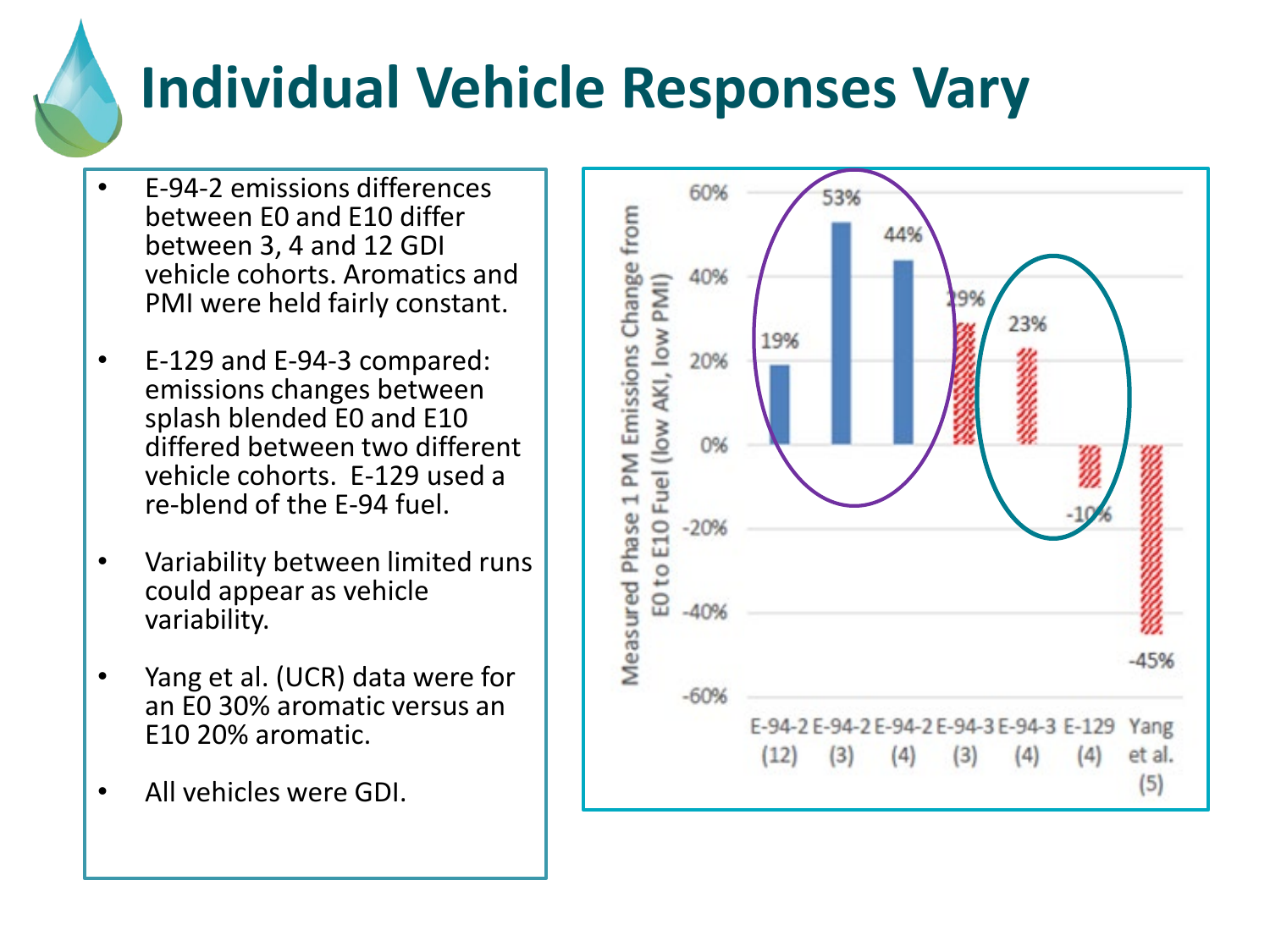#### **Low Emissions and Emissions Differences Require a High Count of Replicate Runs**



- Repeat test runs valuable, but limited by resources
- Emissions levels low and difficult to measure accurately
- Emissions differences often small or distributed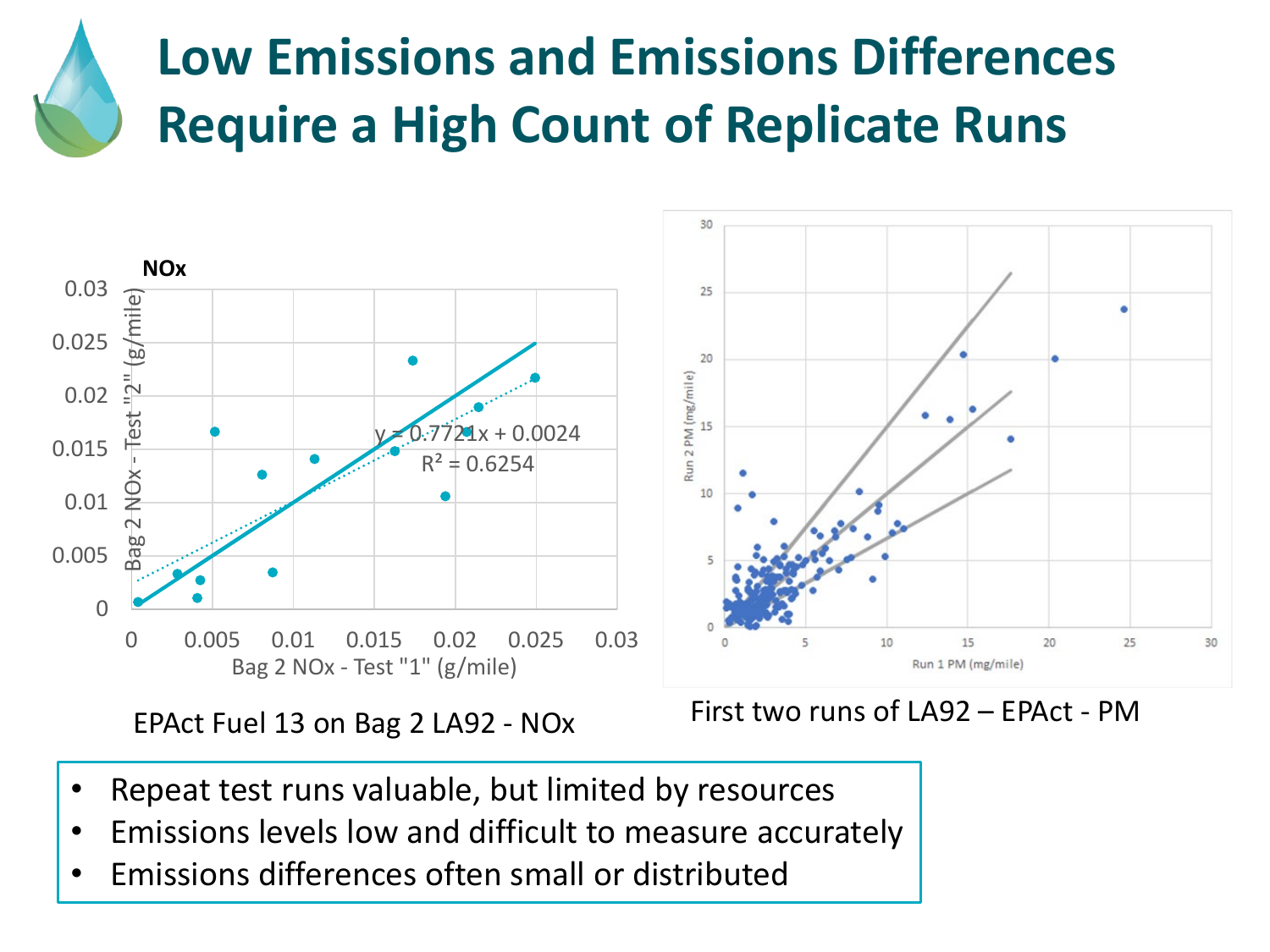## **Market Fuel Variability Is Dictated by Refinery Economics**

|                               | <b>RVP</b><br>psi | <b>Octane</b><br>$(R+M)/2$ | <b>Aromatics</b><br>Vol% | <b>T50</b><br>$^{\circ}$ F | <b>Share</b><br>% |
|-------------------------------|-------------------|----------------------------|--------------------------|----------------------------|-------------------|
| <b>FCC Gasoline</b>           | 5                 | 85.0                       | 27                       | 225                        | 31                |
| <b>Reformate</b>              | 4                 | 90.5                       | 50                       | 265                        | 27                |
| <b>Alkylate</b>               | 5                 | 92.5                       | 0                        | 218                        | 13                |
| <b>Isomerate</b>              | 14                | 81.5                       | 0                        | 125                        | 5                 |
| <b>Aromatic</b><br>by-product |                   | 105.0                      | 95                       | 250                        |                   |
| <b>Butane</b>                 | 60                | 92.0                       | 0                        | 100                        | 3                 |
| <b>Other</b>                  | 12                | 77.0                       |                          | 138                        | 20                |

*Typical streams – FFS report*

*EPA Fuel Trends 2006 & 2016 Aromatics 5 to 95%*

- FCC/reformate >50% of total production
- Reformate octane and percentage volume can be varied
- Aromatic and iso-paraffin content increase octane rating
- Overall refinery economic constraints dictate that octane is seldom "given away"
- Commercial gasoline must meet regulations (RVP, RFG) and ASTM specifications
	- Seasonal, Conventional, RFG, CARB
- Large variations over time and by refinery (EPA Fuel Trends report)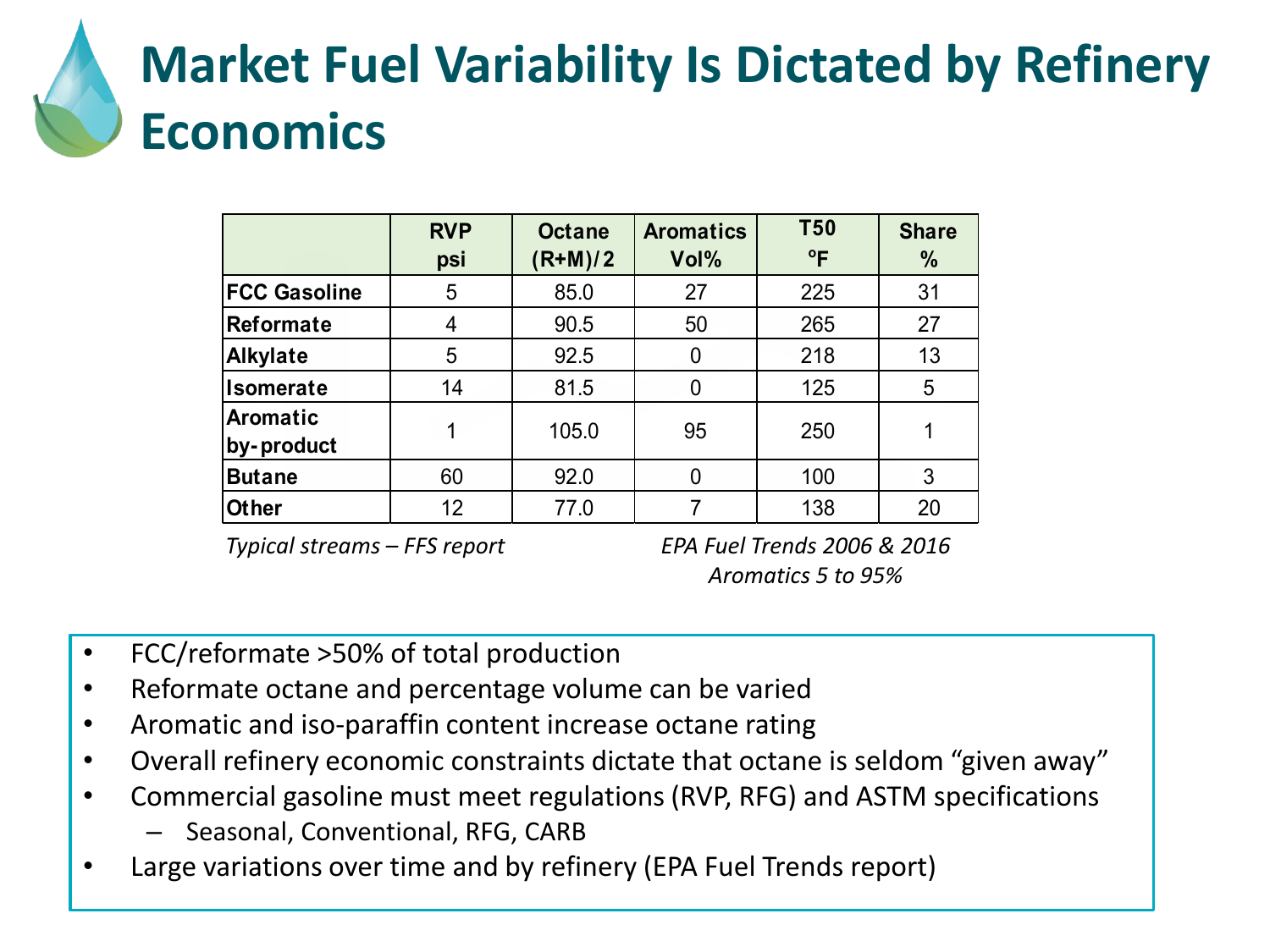#### **Varied Approaches for Determining Ethanol Influence on Gasoline Engine Emissions**

- Current market fuel effects (e.g. fuel pairs)
	- Applicability to real world
	- Requires study fuel composition based on known fuels
- Proposed market effects (e.g. fuel pairs)
	- Requires estimating future fuel compositions
	- Requires study fuel choice based on estimations
- Influence of chosen properties (e.g. parametric studies)
	- Requires model / translation/ detail for real world application
	- Parameters identified as study variables
	- Study fuel choice based on parameters
- Splash blending
	- Simple definition, requires baseline fuels choice only
	- Applicable to real world in some circumstances
		- e.g. some E10 to E15 splash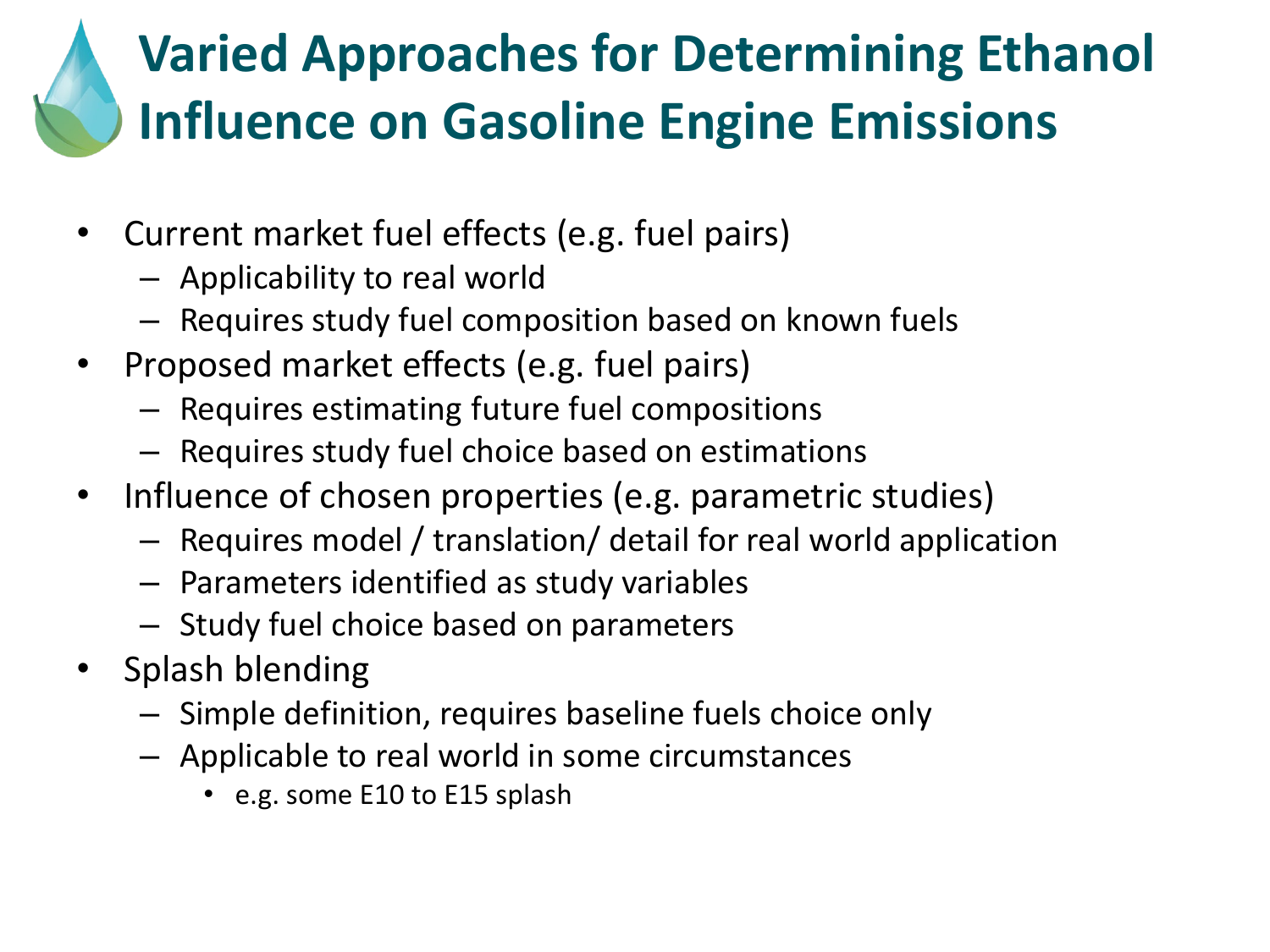# **PM Parameters**

- PM mass and number are of of heightened interest for GDI vehicles
- Aromatic content is a parameter traditionally associated with exhaust PM
- Spectrometry now enables enabled quantification of hydrocarbon species in gasoline
- PMI (PM Index) is calculated from the detailed analysis as a PM predictor
- The relationship between PMI and aromatics differs between studies

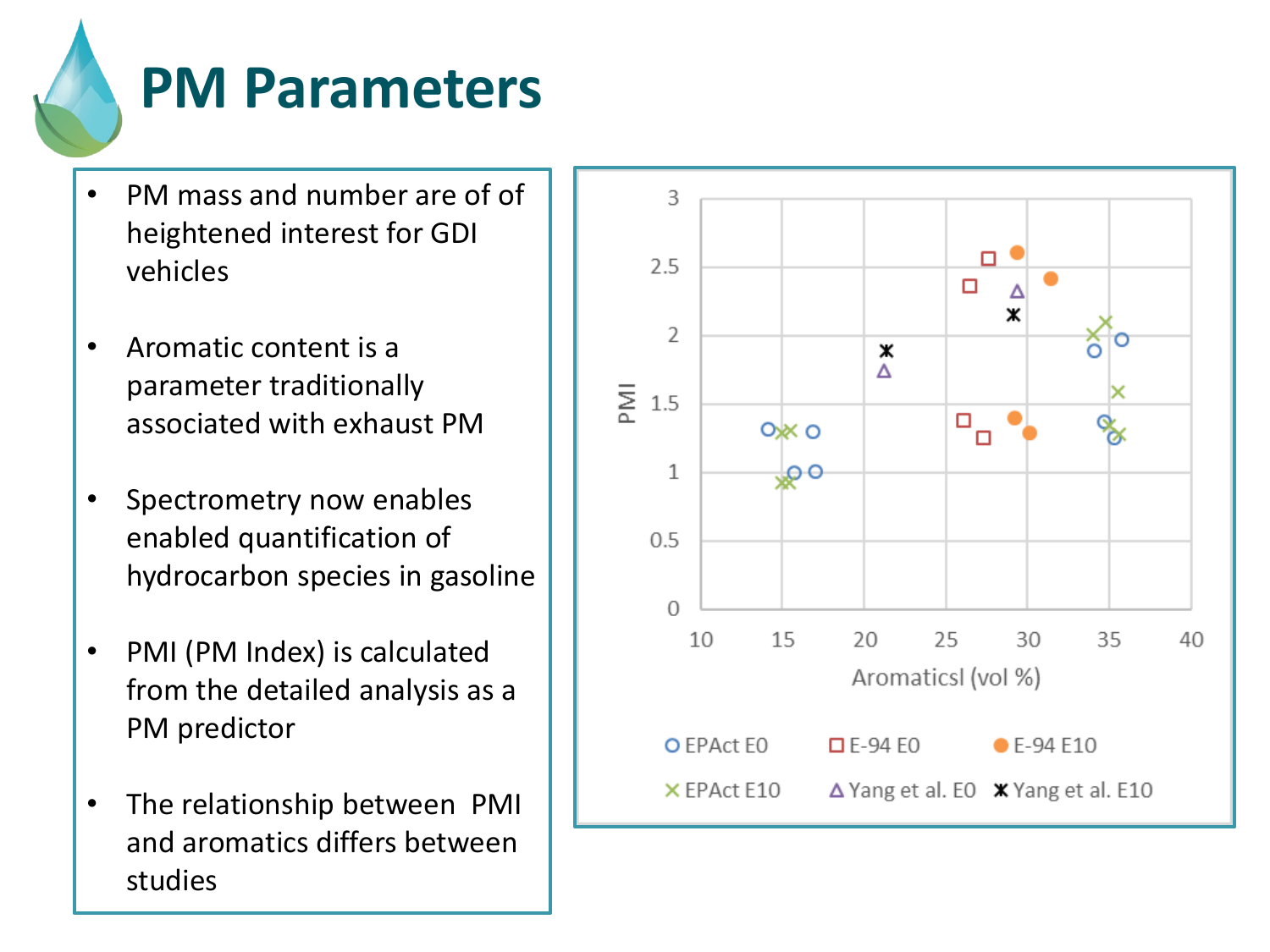# **Nonlinearity and Interdependence**

- Nonlinear behavior exists between different hydrocarbon groups
- Nonlinear behavior exists with ethanol petroleum blends
- Ethanol boosts gasoline AKI far more than its own AKI would suggest
- Ethanol boosts AKI more with high olefin / low aromatic BOB
- Vapor versus liquid compositions are affected by ethanol
- Permeation behavior is not proportional, and influenced by other species
- Enthalpy of vaporization of ethanol is affected upon blending

(Foong et al., Kar et al., Chupka et al., Anderson et al., Ghosh et al., Aulich et al., API data)

- Both nonlinear behavior and correlation between variables are difficult to capture quantitatively with a limited data set
- Property changes in the E0 to E10 range usually do not reflect changes above E10.
- PMI and PM production are raised by aromatics, but more so by heavy aromatics
- C10+ aromatics and T90 typically correlate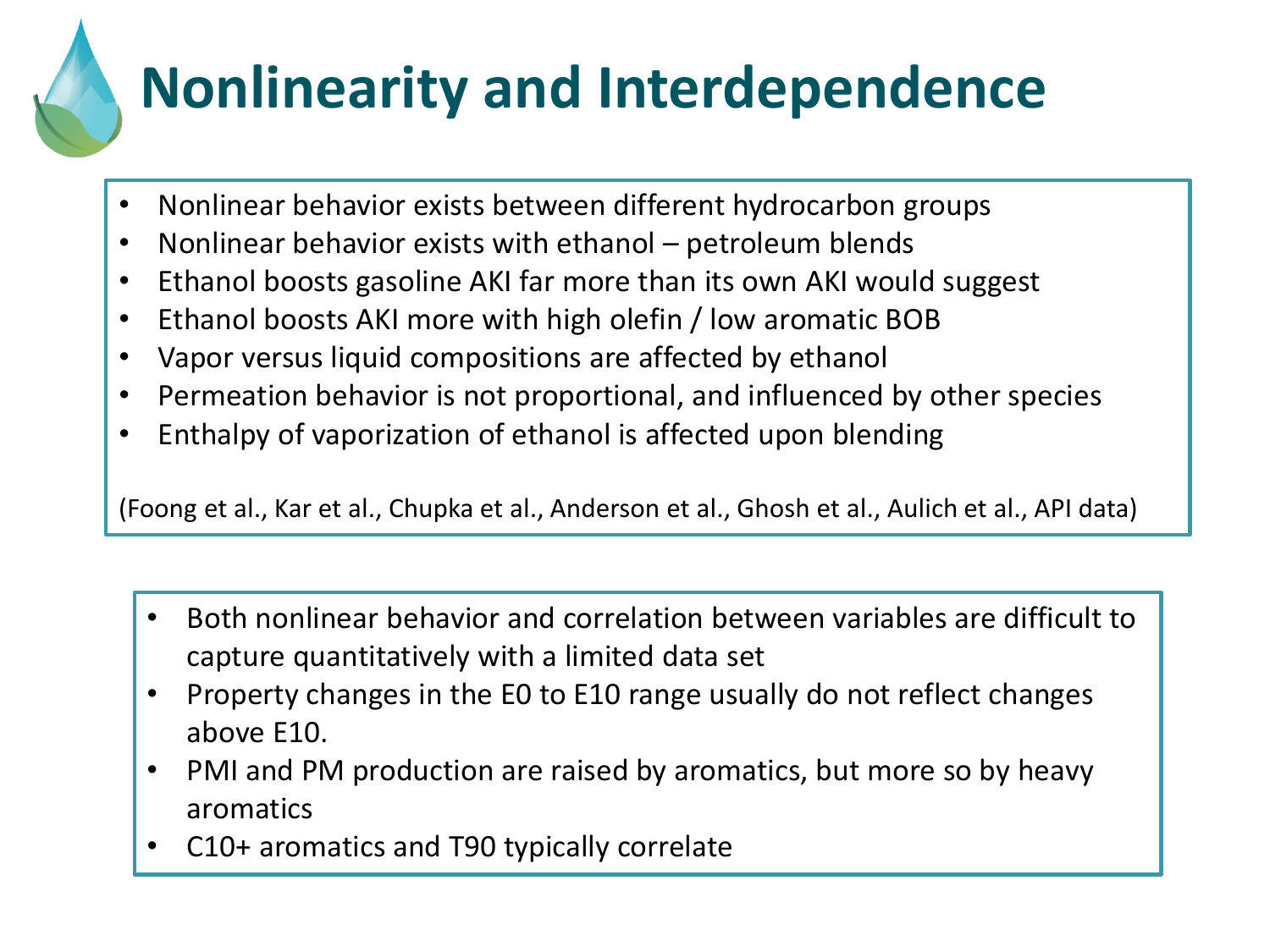### **Tightening Standards & Changing Technology**



- Fleet turnover with changing engine and road load technology require periodic studies
- Advancing materials / regulations influence evaporative emissions
- Changes in refinery practice and product demand influence emissions inventory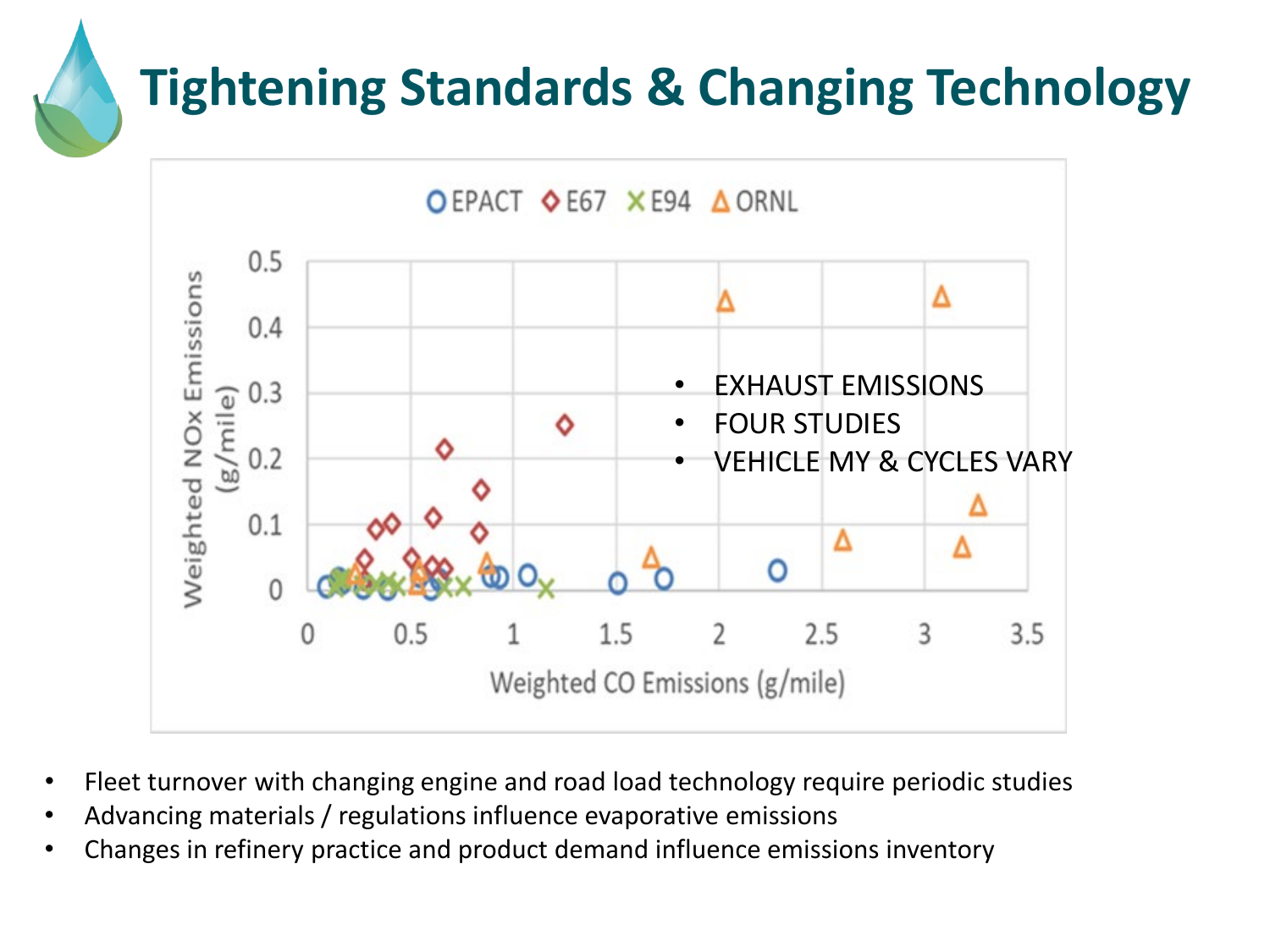### **Modeling, Interpolation and Extrapolation**



- E-94-2 represents unseen fuel and new vehicle technology relative to EPAct study
- Bag 1 E10/E0 PM ratios for four E-94-2 fuel pairs
- Various EPAct fit models differ predictively for new engines and unseen fuels
- E94-2 targeted PMI as a measure for blending, rather than aromatics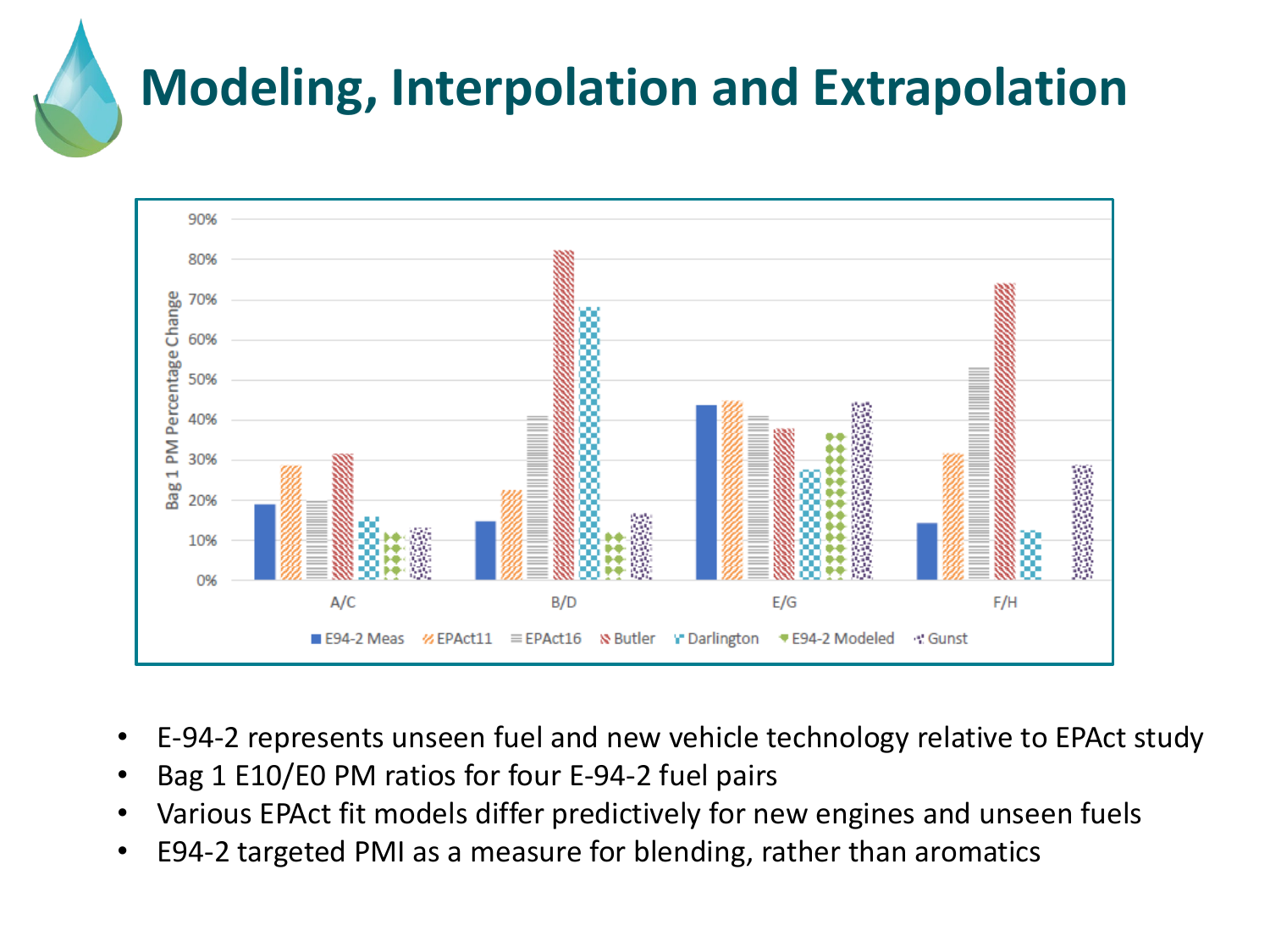

- Too few replicate runs reduce confidence of statistical conclusions
- Nonlinear behavior of blended fuels is difficult to characterize with a small data set or with simple models
- Strong influence of species in the fuel calls for accurate analysis of fuel properties and composition
- Uncertainty in study fuel analysis propagates into the reliability of models
- Models derived from study fuel matrices may not extrapolate well in predicting unseen fuel behavior
- Using market fuels, or likely future fuel compositions, accounts directly for nonlinear effects of inventory

Additional analysis available in: CLARK, N.N., McKAIN, D.L., KLEIN, T., and HIGGINS, T., "Quantification of Gasoline-Ethanol Blend Emissions Effects," Journal of the Air & Waste Management Association, Vol. 71, 2021, Issue 1, pp. 3-22, https://doi.org/10.1080/10962247.2020.1754964